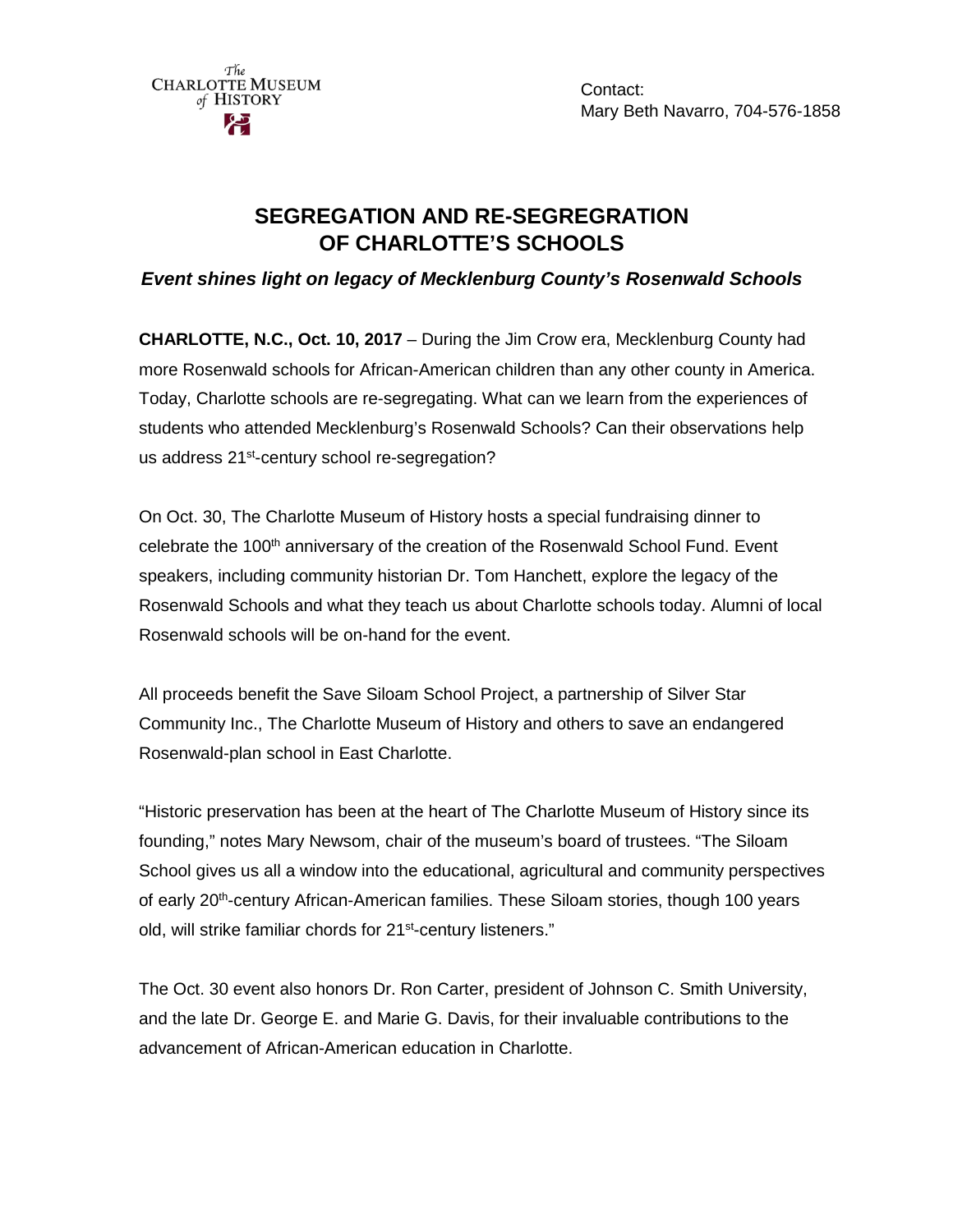

Speakers are**:**

- Author and educator **Marshall Washington-Cabiness Abuwi** overviews the legacy of his great-grandfather, Dr. Booker T. Washington (1856-1915), founder of Tuskegee University and a co-founder of the Rosenwald School Fund. Abuwi is a professor of history in the University System of Georgia, an academic research consultant and a visiting lecturer at Augusta University.
- Author and journalist **Stephanie Deutsch** discusses the philanthropy of her husband's great-grandfather, Julius Rosenwald (1862-1932). Deutsch is author of "You Need a Schoolhouse: Booker T. Washington, Julius Rosenwald and the Building of Schools for the Segregated South."
- **Dr. Tom Hanchett**, community historian, explores Mecklenburg County's Rosenwald tradition and the current re-segregation of Charlotte's schools.

## **About Rosenwald Schools**

In the early 20<sup>th</sup> century, educator Dr. Booker T. Washington conceived of a program to build high-quality, free schools for African-American children throughout the segregated rural South. He enlisted the aid of Julius Rosenwald, president of Sears, Roebuck and Co., to finance the effort, and on Oct. 30, 1917, they created the Julius Rosenwald Fund. The program offered matching funds and architectural plans to communities that wanted to build schools for black students. The partnership produced more than 5,000 schools in the South in the early 1900s – 813 of them in North Carolina and 26 in Mecklenburg County, the most of any county in America. By 1928, one-third of the South's rural African-American school children and teachers were served by Rosenwald Schools. The late Dr. George E. Davis, who will be honored at the event, was the Rosenwald agent in North Carolina.

### **How to Go**

**"Segregation & Re-Segregation of Mecklenburg Schools: The History and Legacy of the Julius Rosenwald Fund in North Carolina"** takes place on Monday, Oct. 30 at 6:00 p.m. at The Charlotte Museum of History at 3500 Shamrock Drive.